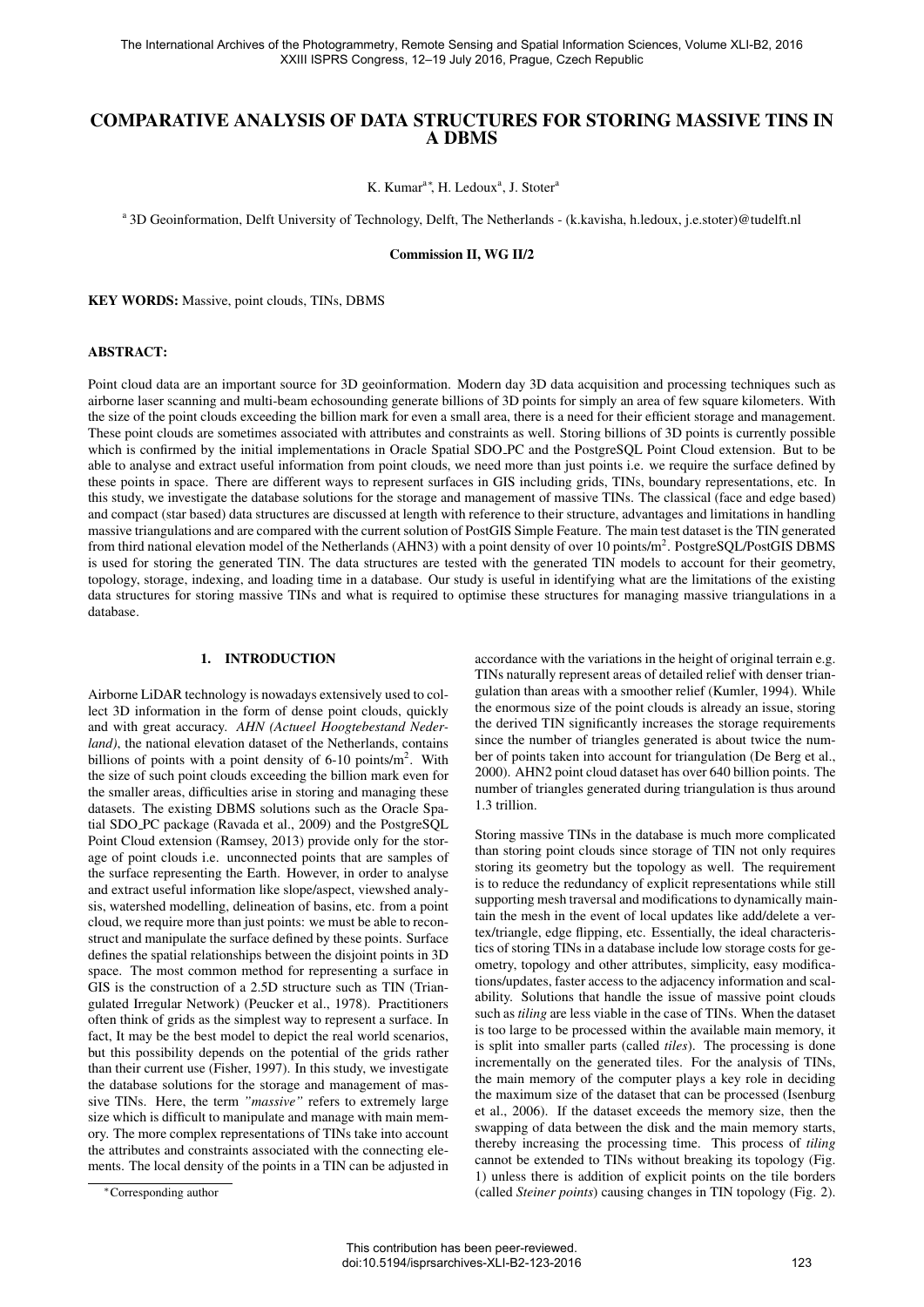*Oracle SDO TIN* uses a slightly different approach when it comes to tiling the dataset. The point cloud is partitioned into multiple blocks/tiles and each block is uniquely identified with a Block ID. For triangles spanning more than one tile/block in the TIN, the vertex is identified by a pair of Block ID *(bigint)* and Point ID *(bigint)* i.e. for each vertex, references to two IDs (Block ID and Point ID) are required to be maintained. This results in a storage cost of 128 bits for referencing a single vertex, which is very high. To avoid the problems with the storage of TIN topology, one solution can be to store only the 3D points and generating the TIN surface when required. But this can be memory and time expensive operation where there is a change in geometry. For example insertion/deletion of a point will require recomputing the entire TIN structure. In the event of completely storing the TIN (along with the points, triangles and topology) in a database, one can fully depend on DBMS for its management. The entire TIN is available in the database and need not to be recomputed, it can be queried and analysed easily. DBMS solutions offer several advantages over the conventional systems: reduced data access and storage costs, security, multi-user access, scalability, rich query language, etc. (Elmasri and Navathe, 2014).



Figure 2: Addition of Steiner Points

There exists several data structures for representing TINs in memory but only a little has been done so far for their database implementations. We provide here a comparative analysis of the existing TIN data structures. The classical (face and edge based) and compact (star based) data structures are discussed at length with reference to their structure, advantages and limitations in handling massive triangulations. Our aim is to compress these structures while maintaining the topological replationships. In this paper, we explain how to implement these structures in a database. These data structures are tested with a few real world datasets and we report on their geometry, topology, storage, indexing, and loading time in a database. The study is useful in deriving what are the limitations of the existing data structures in storing massive TINs and what is required to optimise these structures for managing massive triangulations in a database.

#### 2. RELATED WORK

#### 2.1 TIN Structure

A TIN is a network of non-overlapping triangles formed by the interconnection of irregularly spaced points (Kumler, 1994). They are mostly constructed with Delaunay triangulation but this is not always the case. For a given set of points, different triangulations can be constructed (Rippa, 1990, Dyn et al., 1990). A Delaunay triangulation (DT) of a point set *S* (Fig. 3) is defined as a triangulation of S such that no point in *S* lies inside the circumcircle of any other triangle in the triangulation (De Berg et al., 2000). DT maximizes the minimum angle among all possible triangulations to avoid long and skinny triangles.



Figure 3: Delaunay Triangulation of a set of points

But everytime the usual inputs for TIN generation are not merely a set of vertices. If the point set is associated to some constraints (segments, polygons, etc.) then a Constrained Delaunay triangulation (CDT) can be constructed. A CDT is similar to DT but every input segment appears as an edge of the triangulation (Shewchuk, 1996). CDT requires that the vertices of every triangle are visible to each other i.e. no input segment (or a part of it) lies between its any two vertices and the circumcircle of each triangle contains no vertices that are visible from the interior of the triangle (Shewchuk, 1996). Fig. 4 and 5 show an example of CDT.



Figure 4: Point set and constrained edge for CDT

#### 2.2 TIN Representations

Several data structures have been proposed for the representation and storage of TINs in memory and it is not surprising to see that they exhibit redundancy and store a lot of information for providing direct retrieval of the adjacency relationships. In this paper, we follow an assumption that the size of the convex hull is relatively small as compared to the total number of vertices in TIN, so there are roughly 2*n* triangles and 3*n* edges in the TIN (De Berg et al., 2000). The term "references" in the text relates to the integer/long integer *IDs* associated with the vertices/edges/triangles.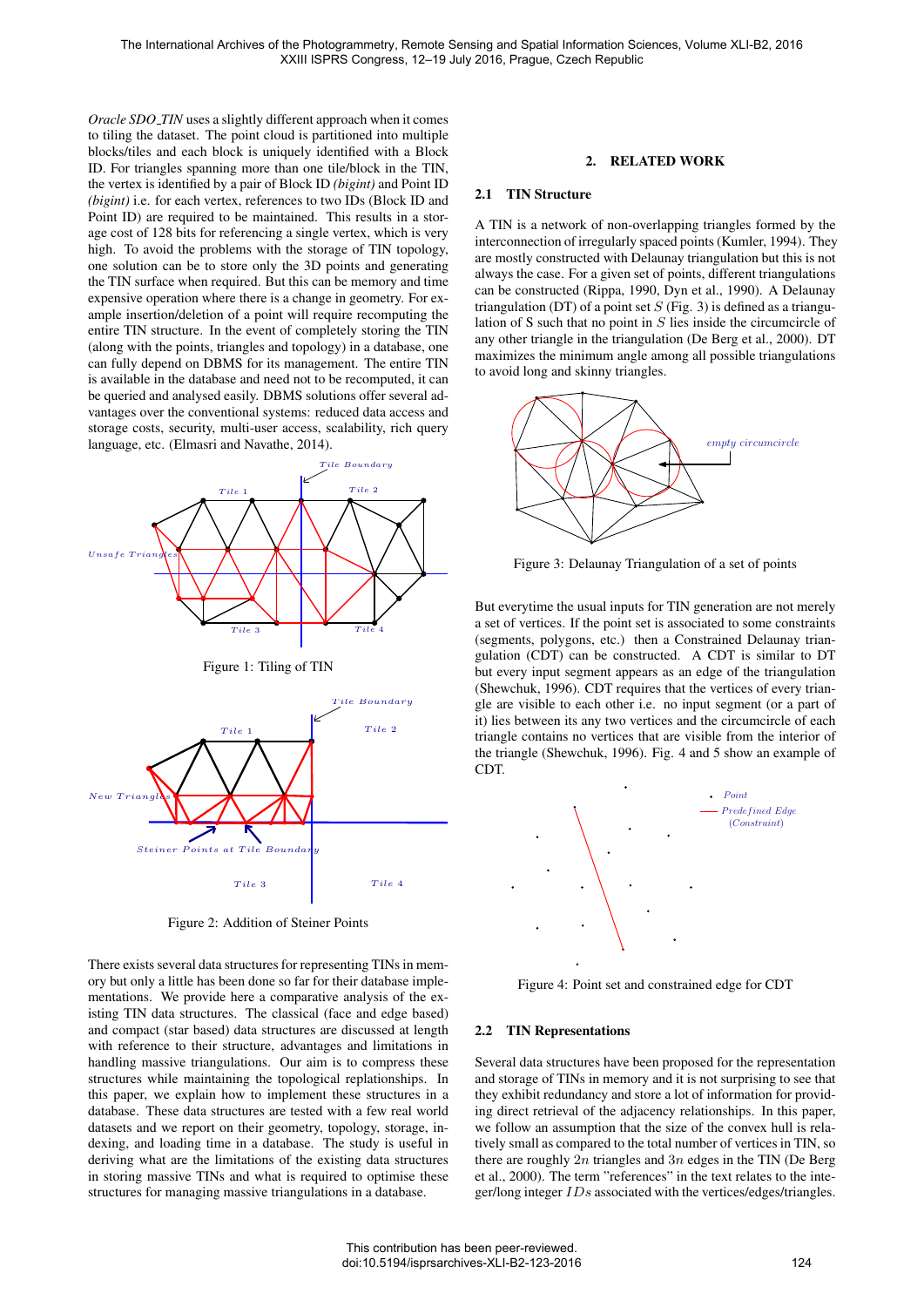

Figure 5: Constrained Delaunay Triangulation of point set and edge

Most of the TIN data structures stores triangulations as an array of vertices or as references to the vertices forming the triangles, thereby capturing the mesh geometry. *OGC Simple Feature* (OGC, 2011) is a classical example of such data structures and is supported by almost all the spatial databases. It stores each triangle *abc* as a linear ring of vertex coordinates with last ver $text{ text}$  = first vertex as depicted in Fig. 6. The size of the database increases considerably with the repeated storage of vertex information for each triangle and creation of complex *GiST* spatial index on the triangle geoemetry. The average degree of a vertex in a 2D Delaunay triangulation is 6, given that the vertices follow Poisson distribution (Okabe et al., 2009). This suggests that on an average each vertex is stored  $6+6/3 = 8$  times. In general terms, each vertex is stored  $(t + t/3)$  times in the database with Simple Feature, where *t* is the number of incident triangles on a vertex. Here the operand *t/*3 suggests the fact that given vertex can be the first vertex (and thereby the last vertex) in *t/*3 number of incident triangles. It does not store explicitly the adjacency relationships between the triangles, which is helpful for the traversal of the triangular mesh.



Figure 6: OGC Simple Feature

Similarly, what we refer here as the *Triangle* data structure stores a triangulation as references to the *IDs* of three vertices forming the triangle (Fig. 7). The coordinates are not repeated here as in the *Simple Feature*. *Oracle Spatial SDO TIN* (Ravada et al., 2009) uses Triangle for storing TINs. The vertices are stored as *SDO PC type* and the triangles are stored as references to their three vertices. A notable point of this approach is that the indexing is performed at the block level and not at the vertex or triangle level. The limitation of this approach is that it lacks information about the adjacency and incidence relationships between the triangles and the vertices are not stored explicitly. Also, it suffers from the problem of redundancy, when the triangles span more than one block (Fig. 1). Maintaining the topology of the TIN is by far the most expensive operation.

A more convenient approach is to store the triangles along with their adjacency information (here we refer to it as *Triangle+*).



Figure 7: Triangle

CGAL (Computational Geometry Algorithms Library) 2D triangulations (Boissonnat et al., 2002) and Shewchuk's Triangle (Shewchuk, 1996) use this data structure. Apart from storing references to the 3 bounding vertices  $v_1, v_2, v_3$ , it also stores references to the 3 adjacent triangles *T*1*, T*2*, T*3 for maintaining the topology as depicted in Fig. 8. Thus, it requires *2\*(3+3) = 12rpv* (references per vertex) or  $3+3 = 6$ rpt (references per triangle) for representing the TIN models. The storage requirements are increased with the presence of adjacency relationships.



Likewise, the edge based data structures namely, the *Half-edge* (Mäntylä, 1987) or *DCEL* (Doubly Connected Edge List) (Muller and Preparata, 1978) represents each edge as a composition of two half-edges (counter clockwise and opposite) in a slightly nonintuitive fashion (Fig. 9). Apart from storing the adjacency relationships (i.e. references to previous edge  $p(e)$ , next edge  $n(e)$ and the incident face  $f(e)$ ), DCEL maintains references to the incident half edges  $e$  and  $e'$  and to the bounding vertex  $v$  (De Berg et al., 2000). While the number of edges *e* in a triangulation is about thrice the number of vertices *n*, this results in  $3e + n$  references for the mesh with 19*rpv* or *6rpt* . Other variations like the *Winged-edge* (Baumgart, 1975) stores eight references per edge of the triangle. The storage requirements of these data structures is high which is accompanied by the large size of their spatial index.

Apart from the classical representations, several compact data structures for the triangular meshes have been described to reduce the number of references required and the memory requirements while still ensuring an efficient implementation in terms of run time and mesh traversal operations. Blandford et al. (2005) describes a compressed, pointer less, *star* based data structure for compactly representing the triangular meshes in two and three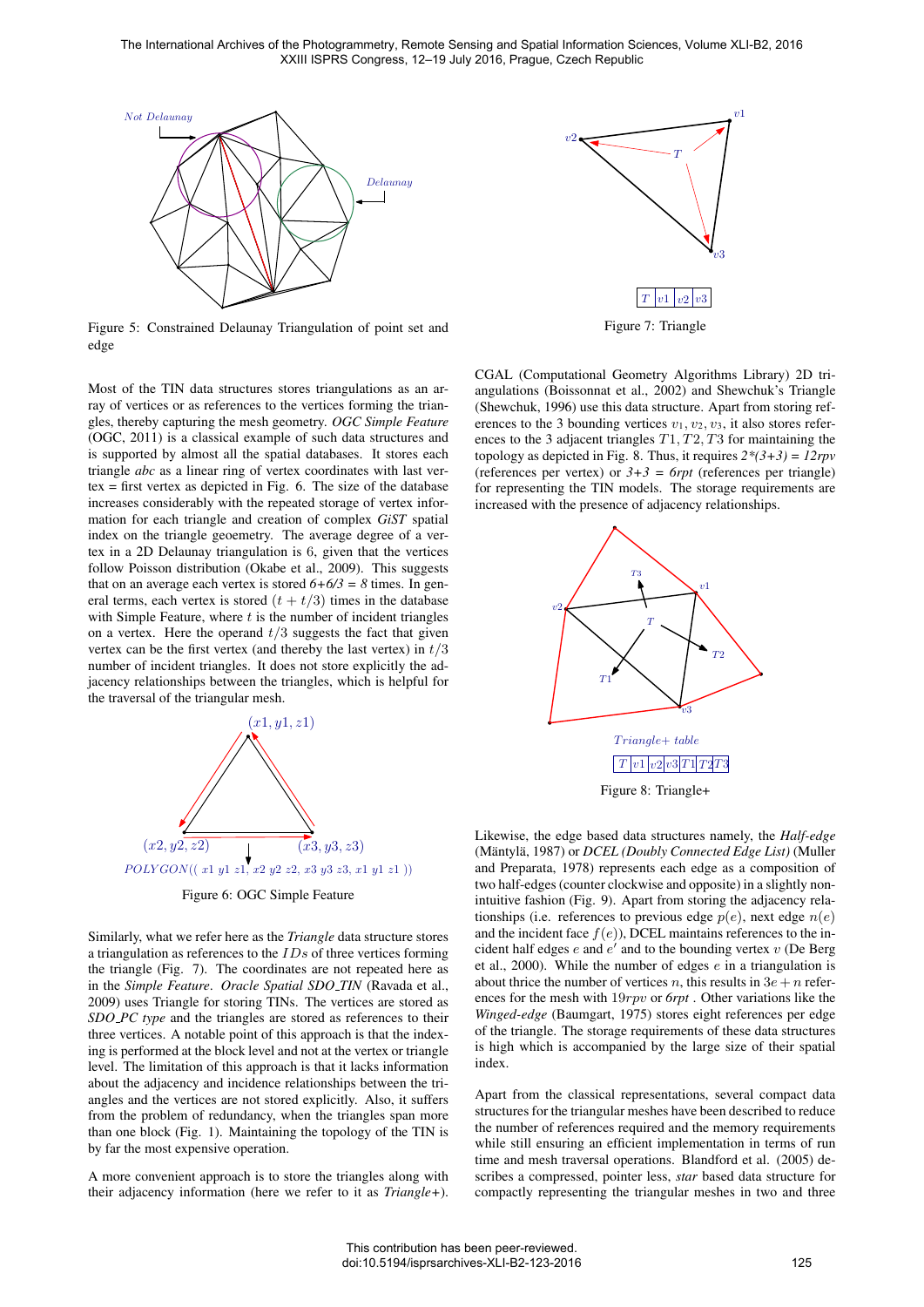

dimensions. Each element in the star of a vertex is encoded as the difference of its label value from that of the original vertex. These differences are represented with 4-bit codes therefore, the data structure uses comparatively much less memory than the traditional representations i.e. by a factor of 5 (Blandford et al., 2005). However, this compression scheme is not reasonable while dealing with massive datasets in the DBMS, for e.g. to perform point/range queries, the data needs to be decoded which is not time efficient. For such cases, the uncompressed version of the star data structure *pgTIN* (Ledoux, 2015) to store TINs in a database is of relevance. The star of a bounding vertex *star*(*v*) is represented as an ordered list (counter-clockwise) of vertex labels  $v_1, v_2, v_3, \ldots, v_i$  forming the link (Fig. 10). The triangles are computed on-the-fly. Each incident triangle at the bounding vertex  $v$  is represented by  $v$  and the two consecutive vertices  $v_i$  in the list. On an average, each vertex in the star stores reference to 6 neighboring vertices, which results in a storage cost of *6rpv*. The main advantage of the star data structure is that it does not require creation of complex spatial index like giST. The indexing is done at vertex level with a simple B-tree.



Figure 10: Star of a vertex

For practical use, we attempt to create a data structure which can be built on the fly, simultaneously with mesh generation/processing. Table 1 highlights the comparison between the existing data structures for the triangular meshes.

## 3. TINS IN DBMS

Traditionally, DBMS were used for handling admistrative and other voluminous data but now they have evolved to integrate the spatial component. At present, database systems like Oracle, PostGIS, IBM DB2, Ingres, Informix, MySQL, etc. provide support for spatial data types, spatial indexing and other extended functionalities. Storage and analysis of spatial data can be done with SQL queries. Most of these database systems offer 2D data types (generally point, line, and polygon). Only two database implementations for TIN type are seen so far, namely *Oracle SDO TIN* and *OGC Simple Feature Access model* in PostGIS. *OGC Simple Feature Access model* (OGC, 2011) specifies the geometrical model to be followed for representing geographical objects. It describes triangle as a polygon with 3 non-collinear and distinct points and not having any interior rings or holes. A TIN is described as a contiguous collection of triangles (a polyhedral surface) which share common edges. In 3D, with the inclusion of z-values (height), they are refered as TriangleZ and TINZ respectively. At present, the support for storing TriangleZ and TINZ in the database is provided by PostGIS v2. The WKT (Well Known Text) for representing TriangleZ and TINZ is:

### TRIANGLEZ ((0 0 0, 0 1 0, 1 1 0, 0 0 0)) and

TINZ  $(((0\ 0\ 0\ 0\ 0\ 0\ 1\ 0\ 1\ 0\ 0\ 0\ 0))$ ,  $((0\ 0\ 0\ 0\ 0\ 1\ 0\ 1\ 1\ 0\ 0\ 0\ 0)))$ .

In Simple Feature, the geometry is stored with a unique ID, bounding box, and WKB (Well Known Binary) representation of OGC Geometry. Fig. 11 describes the WKB format for OGC Simple Feature type.



Figure 11: WKB of OGC Simple Feature

Here B represents the Byte order (big endian  $= 0$  and little endian = 1), T represents the WKB Geometry type, NR denotes number of rings in the geometry, NP denotes number of points in the geometry and X, Y, Z are the coordinate values of the points.

Fig. 12 describes the structure of Triangle and TIN type in Post-GIS. PostGIS TIN type stores only the geometry of TIN and not the topology.

*Oracle SDO TIN* makes use of *Triangle* data structure for storing triangulations (Fig. 14). It is an extension of *Oracle SDO PC* type with almost same structure and storage scheme but has an additional column to store the TIN objects. The *SDO PC* partitions the point cloud into multiple blocks which are uniquely identified by their block IDs and then spatially indexed (Finnegan and Smith, 2010). The *SDO TIN* object stores TIN metadata and a reference to the TIN Block table *(SDO TIN BLK)*. Fig. 13 explains the structure of *SDO TIN*. The TIN is divided into blocks/buckets and is stored in the TIN Block table with points and triangles as BLOBs (Binary Large OBjects). A point BLOB consists of an array of points of size  $d * 8$ -bytes ( $d =$  dimensions, 2 in our case) along with Bucket/Block ID and Point ID *(BLK ID, PT ID*) of each point. Each triangle BLOB comprises of an array of triangles, wherein each triangle has 3 vertices and each vertex is refered by the pair of Bucket/Block ID and Point ID *(BLK ID, PT ID)*. Each row of the *SDO TIN BLK* table can be considered itself as a complete and connected bucket. Moreover, this explicit storage of block ID with each point solves the issue of dividing TIN with bucketing. (Ravada et al., 2009).

The *Oracle SDO\_TIN* does not store the topology of TIN. This can be supplemented with the triangle adjacency information as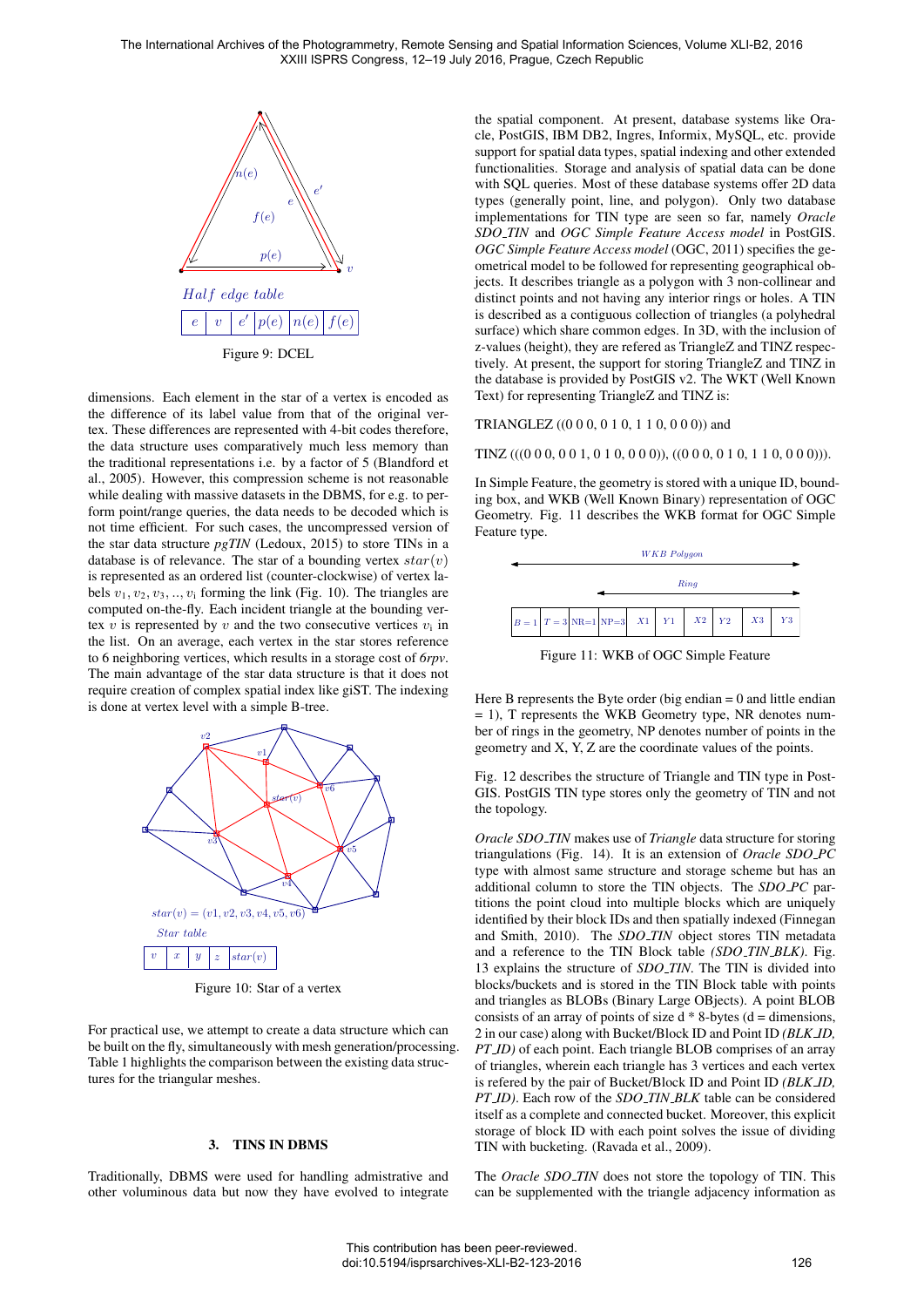The International Archives of the Photogrammetry, Remote Sensing and Spatial Information Sciences, Volume XLI-B2, 2016 XXIII ISPRS Congress, 12–19 July 2016, Prague, Czech Republic

| Data Structure  | Type         | rpt            | Topology     | Features                                                                                                                                                                                                  | Limitations                                                             |
|-----------------|--------------|----------------|--------------|-----------------------------------------------------------------------------------------------------------------------------------------------------------------------------------------------------------|-------------------------------------------------------------------------|
| PostGIS SF      | Face based   | $\overline{4}$ | $\mathbf{X}$ | Face as linear ring of<br>vertices                                                                                                                                                                        | Vertex information re-<br>dundancy, No topology,<br>Large spatial index |
| Oracle Triangle | Face based   | 3              | X            | Triangle as reference to<br>3 vertices only, Buck-<br>eting of vertices, Block<br>level indexing                                                                                                          | No topology                                                             |
| Triangle+       | Face based   | 6              | $\checkmark$ | Triangle as reference to<br>3 vertices only, Explicit<br>topology storage                                                                                                                                 | Triangle level indexing                                                 |
| <b>DCEL</b>     | Edge based   | 6              | $\checkmark$ | Triangles as reference<br>to the half edges                                                                                                                                                               | Edge information re-<br>dundancy, Large spatial<br>index                |
| <b>Star</b>     | Vertex based | 3              | $\checkmark$ | Triangles as ordered<br>list of vertex labels and<br>are computed on the fly,<br>Vertex adjacency infor-<br>mation, More compact,<br>No spatial indexing but<br>simple B-tree indexing<br>at vertex level | No dynamic updates                                                      |

Table 1: Existing TIN data structures



Figure 12: Triangle and TIN type in PostGIS

seen in the *Triangle+* data structure in section 2. Storing triangulation requires a table where each row contains the IDs of the three vertices forming the triangle. Adding the adjacency information requires creation of another table with triangle ID and IDs of three neighbouring triangles sharing common edges with it. Fig. 15 shows the structure of *Triangle+* approach in the database. Using this approach, only *6rpt* are required to store a single triangle with topology in the database.

Among other implementations, the *pgTIN* extension for PostgreSQL (Ledoux, 2015) stores TIN as uncompressed stars. It only makes use of a vertex table with each row containing a vertex ID, vertex coordinates and an array of references to the vertices in the star of the vertex as explained in section 2. Fig. 16 describes the structure of stars in a database. Triangles are computed on-the-fly using the explicitly stored topology. Thus, only *3rpt* are required to represent a triangle. However, each vertex



Figure 13: TIN in Oracle



Figure 14: Storing Triangle



Figure 15: Triangle+ UML

in the table is indexed, although using a binary tree, the index so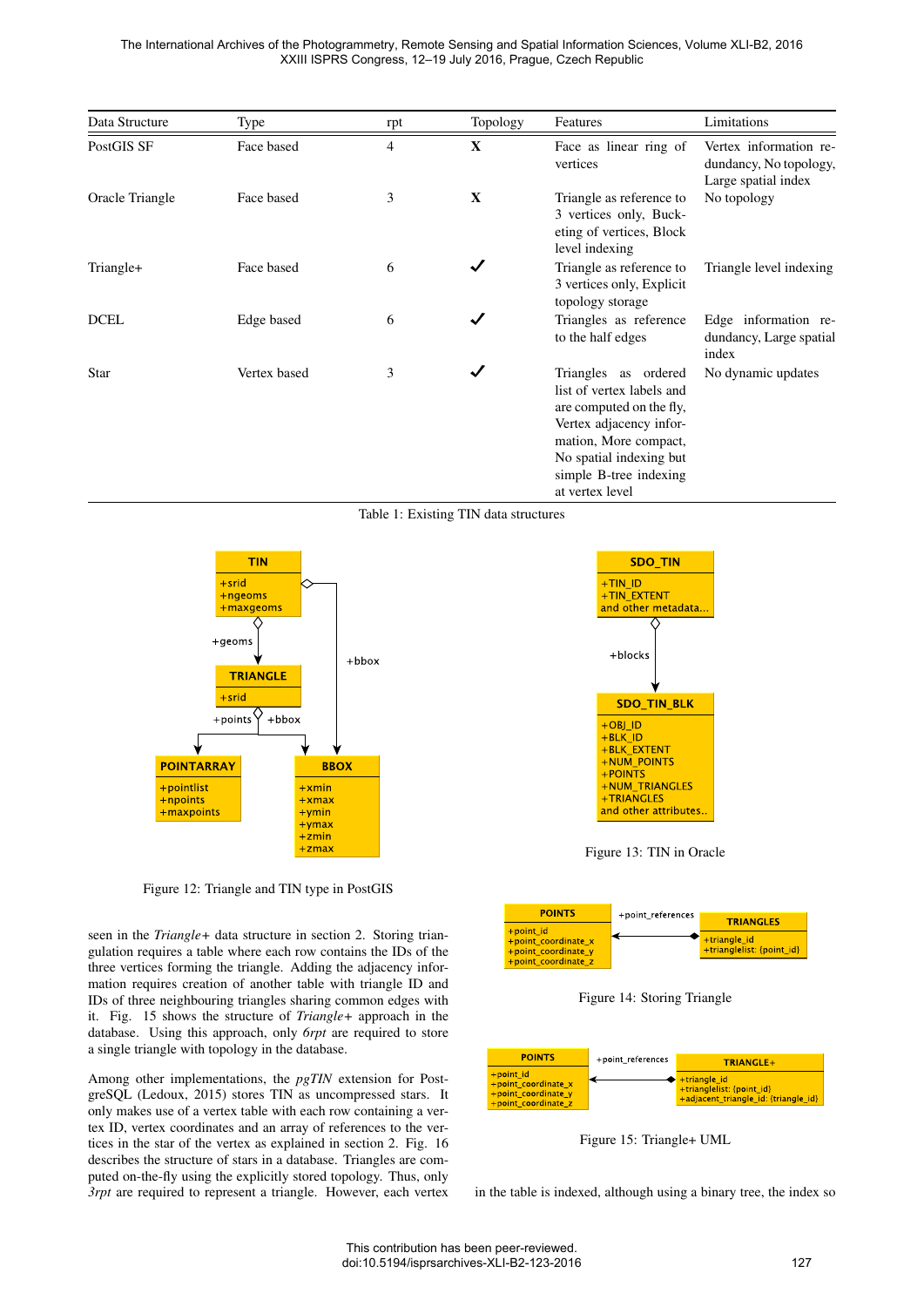The International Archives of the Photogrammetry, Remote Sensing and Spatial Information Sciences, Volume XLI-B2, 2016 XXIII ISPRS Congress, 12–19 July 2016, Prague, Czech Republic

generated is large.

| <b>STARS</b>                                                                                       |
|----------------------------------------------------------------------------------------------------|
| +point id<br>+point coordinate x<br>+point coordinate y<br>+point coordinate z<br>+star {point id} |

Figure 16: Stars UML

Fig. 17 depicts the row structure of the above discussed data structures in PostgreSQL.



Figure 17: Row structure in SF, Triangle, Triangle+ and Star

### 4. IMPLEMENTATION

#### 4.1 Construction of TIN

Two filtered subsets and an AHN3 Tile# 37EN/1 (PDOK, 2015) of the massive AHN3 point cloud dataset are utilised as inputs for the construction of TIN. The TIN is generated based on the concept of spatial streaming given by Isenburg (2006). The mesh construction pipeline makes use of *spfinalize* and *spdelaunay2d* modules of the blast extension of Lastools. These modules exploit the spatial coherence of the massive point clouds to compute a streaming triangulation. (Isenburg et al., 2006). The TIN is created and stored without any attributes and constraints. The details of the input datasets are given in Table 2. It lists the number of points in each subset, the number of triangle generated in triangulation, the points forming the convex hull of the subset and the average and maximum number of edges incident on a vertex i.e. the average and maximum degree of a vertex in the triangulation.

## 4.2 Testing

The PostgresSQL/PostGIS DBMS is used for storing the TIN. For the storage of vertex IDs and triangle IDs, 64-bit large range integers i.e. *bigint* because 32-bit integers limit the dataset to  $2^{32}/2$  (i.e. around 2 billion) *IDs*. The coordinates  $(x, y, z)$  of the vertices are stored in three separate columns as 64-bit *double precision*. For the storage of *star* of a vertex, variable length integer *array* is used because the link of a vertex can contain 2 to an infinte number of vertices. To store the triangles, the triangle ID and the IDs (64-bit integers) of its three vertices are stored in three separate columns. The adjacency relationsips for the *Triangle+* are stored in a similar manner. For the storage of attributes or constraints associated with the triangles, a new column with proper data type must be created. The python implementations of the data structures are used to populate the PostgreSQL/PostGIS database using the \*.smb outputs of *spdelaunay2d*. The testing is done on Intel(R) Xeon(R) CPU E5-2650 v3 (2.30GHz) running Ubuntu (Linux), Python 2.7.6 and PostgreSQL v9.3.11.

To compare these data structures, the TIN is stored:

1. in the *triangle/triangle+/star* based representations with *B-tree* index.

2. in the *PostGIS Simple Feature* with *GiST* index.

Table 3 enlists the time taken for the construction and loading of TIN and spatial index of datasets for different data structures. The storage space used in PostgresSQL is given in table 4.

### 5. RESULTS AND DISCUSSION

From Table 3, it is observed that it takes significantly large amount of time to populate and index the TIN datasets with PostGIS SF i.e.  $\sim$ 15 hours for a TIN generated from one tile of AHN3. The minimal time is taken by the Star data structure i.e  $\sim$  4 hours, followed by the Triangle. This is around 4 times less than that of the SF. This can be owed to the construction of complex PostGIS GiST index which took around 14 times more time than indexing stars with a B-tree.

From Table 4, it is clear that GiST is larger than B-tree as it takes the maximum disk space i.e.  $\sim$  202 GB for storing a TIN generated from a single tile of AHN3. Stars take the least space of about 77 GB for the same. Storing TINs in PostGIS SF is memory expensive because of two reasons: First, the triangles are almost twice in number than the points and with vertex information redundancy there is a significant wastage of storage space of (number of triangles  $*(t+t/3) * 8$ ) bytes. Second, the bounding box of every triangle is explicitly stored in PostGIS. The memory requiement statistics for the data structures in the database can be seen as:

1. *SF* - (number of triangles \* 4 \* number of dimensions \* 8) bytes

2. *Triangle* - ((number of triangles \* 4 \* 4) + (number of vertices \* 3 \* 8) bytes

3. *Triangle+* - ((number of triangles \* 7 \* 4)+ (number of vertices  $* 3 * 8)$ ) bytes

4. *Star* - (number of vertices \* 4 \* number of elements in each link \* 4) bytes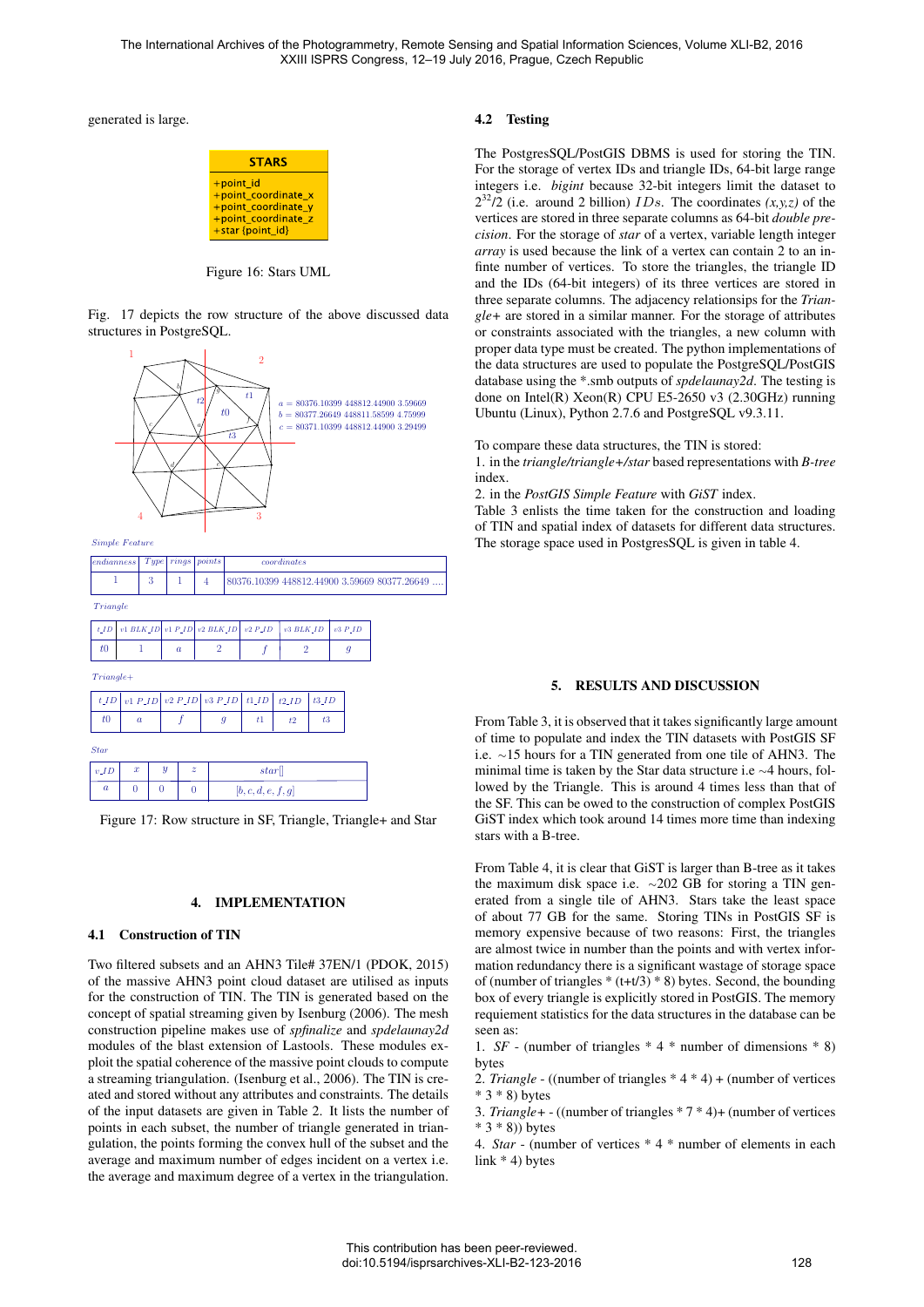The International Archives of the Photogrammetry, Remote Sensing and Spatial Information Sciences, Volume XLI-B2, 2016 XXIII ISPRS Congress, 12–19 July 2016, Prague, Czech Republic

| Subset                       | Points                           |                   | Triangles          |                                   | Convex Hull        |           | Avg Degree<br>Max Degree |                  |           |  |  |  |
|------------------------------|----------------------------------|-------------------|--------------------|-----------------------------------|--------------------|-----------|--------------------------|------------------|-----------|--|--|--|
| AHN3 S1                      | 40 506 390                       |                   | 81 012 707         |                                   | 29                 |           | 5.99(6)                  | 321              |           |  |  |  |
| AHN3 S2                      | 220 506 390                      |                   | 442 022 687        |                                   | 1168               | 5.99(6)   |                          | 238              |           |  |  |  |
| AHN3 Tile                    | 508 564 458                      |                   | 1 117 129 823      |                                   | 657                | 5.99(6)   |                          | 418              |           |  |  |  |
| Table 2: AHN3 Inputs         |                                  |                   |                    |                                   |                    |           |                          |                  |           |  |  |  |
| Data<br>Structure            | AHN3 S1<br>Construction Indexing |                   | AHN3 S2            |                                   |                    | Tile      |                          |                  |           |  |  |  |
|                              |                                  |                   | Total              | Construction Indexing             |                    | Total     | Construction Indexing    |                  | Total     |  |  |  |
| <b>SF</b>                    | 24.93 min                        | 24.72 min         | 49.65 min          | 174.5 min                         | 183.8 min          | 358.3 min | 422.8 min                | 513.6 min        | 936 min   |  |  |  |
| Triangle                     | 23.8 min                         | $1.3 \text{ min}$ | $25.1 \text{ min}$ | $118.5 \text{ min}$               | $11.8 \text{ min}$ | 130.3 min | 287.4 min                | $34 \text{ min}$ | 321 min   |  |  |  |
| Triangle+                    | 44.2 min                         | $1.4 \text{ min}$ | 45.6 min           | 202.9 min                         | 11.8 min           | 214.7 min | 613.2 min                | 34.6 min         | 647.8 min |  |  |  |
| Star                         | 13.3 min                         | $2.8 \text{ min}$ | 16.1 min           | 73.2 min                          | 15.6 min           | 88.8 min  | $212 \text{ min}$        | 35.8 min         | 247.8 min |  |  |  |
|                              |                                  |                   |                    | Table 3: Runtime for the pipeline |                    |           |                          |                  |           |  |  |  |
| AHN3 S1<br>Data<br>Structure |                                  |                   |                    | AHN3 S2                           |                    |           | Tile                     |                  |           |  |  |  |
|                              | Table                            | Index             | Total              | Table                             | Index              | Total     | Table                    | Index            | Total     |  |  |  |
| SF                           | 13 GB                            | $4.2$ GB          | 17.2 GB            | 61.4 GB                           | 25.8 GB            | 87.2 GB   | 143.5 GB                 | 58.2 GB          | 201.7 GB  |  |  |  |
| Triangle                     | 5.7 GB                           | $1.7$ GB          | 7.4 GB             | 22.9 GB                           | 13.3 GB            | 36.2 GB   | 53.8 GB                  | 29.5 GB          | 83.3 GB   |  |  |  |
| Triangle+                    | $9.2$ GB                         | $1.7$ GB          | $10.9$ GB          | 48.6 GB                           | 13.3 GB            | 61.9 GB   | 134.2 GB                 | 29.5 GB          | 163.7 GB  |  |  |  |
| Star                         | 4.3 GB                           | 868 MB            | 5.1 GB             | 26.4 GB                           | 4.3 GB             | 30.7 GB   | 63.2 GB                  | 13.8 GB          | 77 GB     |  |  |  |

Table 4: Storage size in Database

## 6. CONCLUSION

Storage and analysis of massive TINs can be tackled in different ways. One way is to store them in file based systems either as point clouds (\*.laz, \*.xyz, etc.) or as a collection of triangles (\*.obj, \*.smb, etc.). But with increasing size of the point clouds and derived TINs, the storage size and requirements are also increased. Therefore, we have investigated in this paper the data structures which can be implemented as DBMS solutions for the storage of TINs. From the tests conducted, it can be concluded that *PostGIS SF* can be overlooked for the storing TINs as far as memory usage, loading and query times, indexing and topology is concerned. Although storing triangles as references to their vertices is quick, it suffers from lack of topological information when it comes to TIN traversal and updates. Other representations like *DCEL* seems to be excessive in terms of adding bookkeeping concerns for object references which require a dependency over robust memory management subsystem to work efficiently with massive triangulations. These classical structures are not useful if the mesh contains a large number of unconnected triangles since the neighbouring information depends on the connectivity of triangles. A compact yet fully connected data structure is the requirement for storage efficient representation of TINs. The requirement for storage efficient representations for triangular meshes has resulted in a number of compression methods and light weight data structures like *SQuad* (Gurung et al., 2011a), *Grouper* (Luffel et al., 2014), *Laced Ring (LR)* (Gurung et al., 2011b), *Zipper* (Gurung et al., 2013), and *Tripod* (Snoeyink and Speckmann, 1999). These data structures just stores a set of core links from which other links can be inferred. In the testing results, *Triangle+* and *Star* seems to be promising representations for the storage and management of TINs. The future research holds for rigourous testing with the compact representations and comparing the analysis results with that of the *Triangle+* and *Star*. Data structures are also to be implemented with tiling the dataset into non-massive tiles/blocks to see how efficiently the topological relations across the tiles can be inferred, thereby making it possible to traverse across the tiles. The data structures (with and without tiling) are to be tested for their practical performance by implementing spatial analysis functions and triggering spatial queries on the stored data.

#### ACKNOWLEDGEMENTS

This research is supported by the Dutch Technology Foundation STW, which is part of the Netherlands Organisation for Scientific Research (NWO), and which is partly funded by the Ministry of Economic Affairs.

#### **REFERENCES**

Baumgart, B. G., 1975. A polyhedron representation for computer vision. In: Proceedings of the May 19-22, 1975, national computer conference and exposition, ACM, pp. 589–596.

Blandford, D. K., Blelloch, G. E., Cardoze, D. E. and Kadow, C., 2005. Compact representations of simplicial meshes in two and three dimensions. International Journal of Computational Geometry and Applications 15(1), pp. 3–24.

Boissonnat, J.-D., Devillers, O., Pion, S., Teillaud, M. and Yvinec, M., 2002. Triangulations in CGAL. Computational Geometry—Theory and Applications 22, pp. 5–19.

De Berg, M., Van Kreveld, M., Overmars, M. and Schwarzkopf, O. C., 2000. Computational geometry. Springer.

Dyn, N., Levin, D. and Rippa, S., 1990. Data dependent triangulations for piecewise linear interpolation. IMA journal of numerical analysis 10(1), pp. 137–154.

Elmasri, R. and Navathe, S. B., 2014. Fundamentals of database systems. Pearson.

Finnegan, D. C. and Smith, M., 2010. Managing LiDAR topography using Oracle and open source geospatial software. In: Proceedings GeoWeb 2010, Vancouver, Canada.